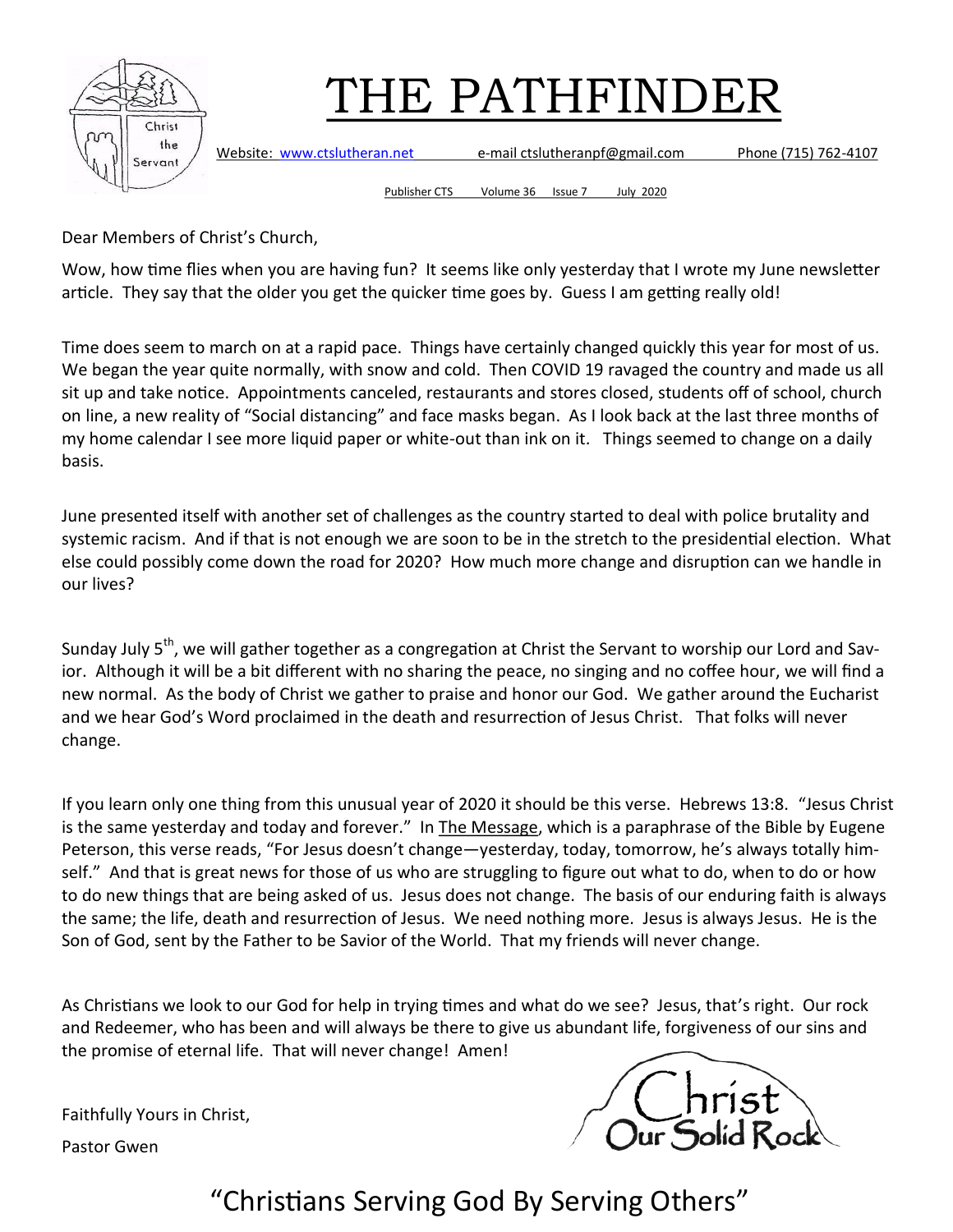

Website: [www.ctslutheran.net](http://www.ctslutheran.net/) e-mail ctslutheranpf@gmail.com Phone (715) 762-4107

Publisher CTS Volume 36 Issue 7 July 2020

#### **Office Hours for Pastor - July 2020**

| July 1st  | 2:00-5:00 pm |
|-----------|--------------|
| July 6th  | 1:00-4:00 pm |
| July 8th  | 2:00-5:00 pm |
| July 13th | 1:00-4:00 pm |
| July 15th | 2:00-5:00 pm |
| July 20th | 1:00-4:00 pm |
| July 22nd | 2:00-5:00 pm |
| July 27th | 2:00-5:00 pm |
| July 29th | 2:00-5:00 pm |

| <b>Men's Group-Thursday</b> |              |  |
|-----------------------------|--------------|--|
| July 2nd                    | 5:00-6:00 pm |  |
| July 9th                    | 5:00-6:00 pm |  |
| July 16th                   | 5:00-6:00 pm |  |
| July 23rd                   | 5:00-6:00 pm |  |
| July 30th                   | 5:00-6:00 pm |  |
|                             |              |  |

### **Bible Study—Sunday**

July 5th 9:00 am July 12th 9:00 am July 26th 9:00 am

### **Women's Quilting Group—Monday**

There will be no organized Quilting Group until further notice. If individuals would like to come in and quilt, they are welcome to do so as long as CDC guidelines are adhered to.

### **CTS Worship Volunteers July 2020**

| Date      | <b>Assisting</b><br><b>Minister</b> | Altar<br>Guild | Greeter/Usher                       |
|-----------|-------------------------------------|----------------|-------------------------------------|
| July 5th  | <b>Pat Brosier</b>                  | Ann Wojcieszak | Paul & Nancy Miller                 |
| July 12th | Mary Rusch                          | Jill Nelson    | Mike & Nancy Roberts                |
| July 19th | <b>Terry Tarras</b>                 | Patty Tarras   | Chuck & Barb Schindhelm             |
| July 26th | Chuck Schindhelm                    | Pat Brosier    | Mary Rusch<br><b>Rodney Downing</b> |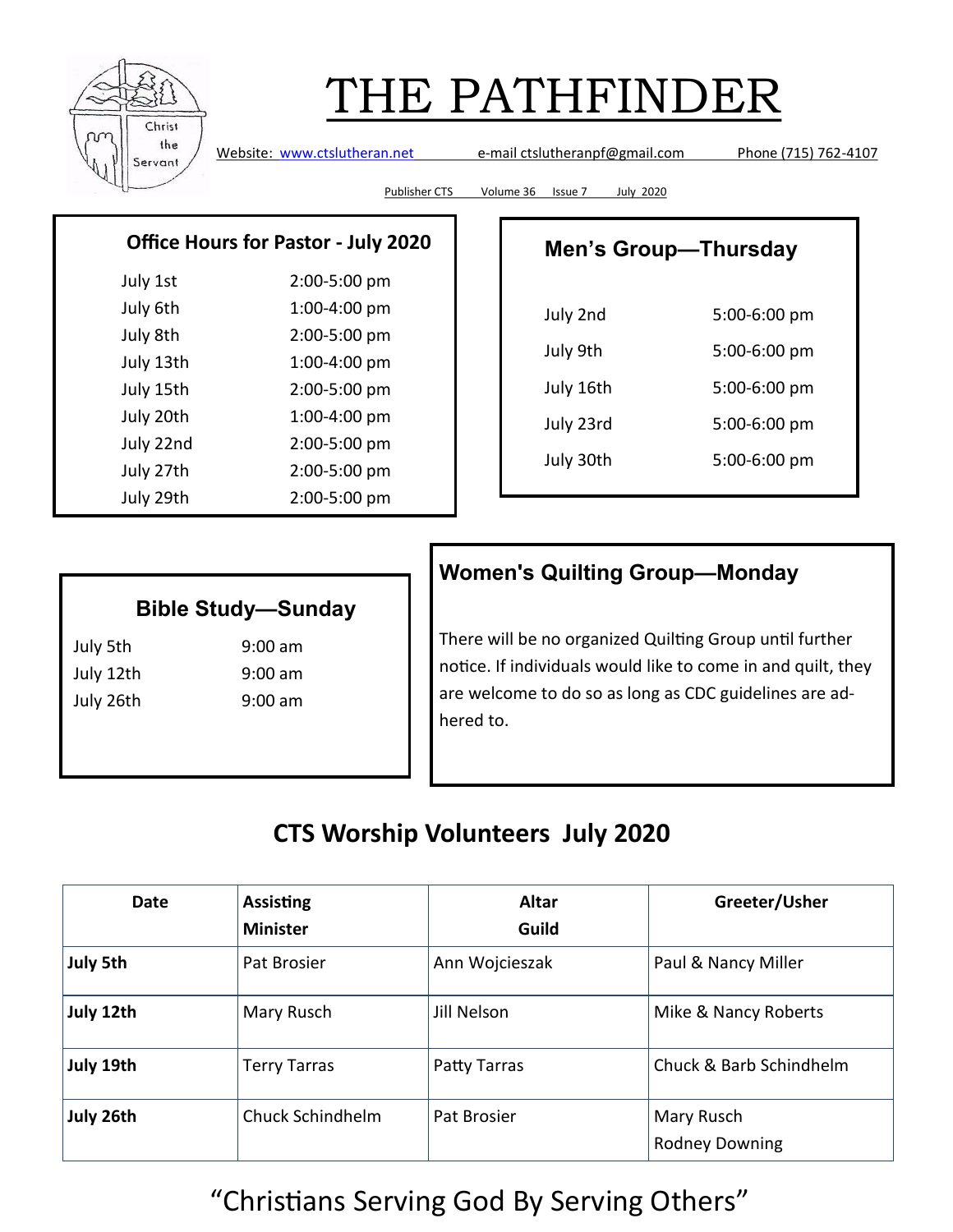

Website: [www.ctslutheran.net](http://www.ctslutheran.net/) e-mail ctslutheranpf@gmail.com Phone (715) 762-4107

Publisher CTS Volume 36 Issue 7 July 2020



### **July Bible Readings**



#### **July 5, 2020—5th Sunday after Pentecost**

Zechariah 9:9-12 Psalm 145:8-14 Roman 6:1b-11 Matthew 11:16-19,25-30

#### **July 12, 2020—6th Sunday after Pentecost**

Isaiah 55:10-13 Psalm 65:1-13 Romans 8:1-11 Matthew 13:1-9,18-23

#### **July 19, 2020—7th Sunday after Pentecost**

Isaiah 44:6-8 Psalm 86:11-17 Romans 8:12-25 Matthew 13:24-30,36-43

#### **July 26, 2020 –8th Sunday after Pentecost**

1Kings 3:5-12 Psalm 119:129-136 Romans 8:26-39 Matthew 13:31-33,44-52 **Therefore confess your sins to one another, and pray for one another, that you may be healed… James 5:16.**

Please remember these people and requests in your prayers.

**Health/ Concerns:** Dale, Scott, Margaret, Nancy, Tom, Jim, Keisha, and Kris

**Military** - Anton ,Claire, Natalie, and Allesa Maire

CTS Church Council, Men's Group, WELCA, Quilting Ministry, Adult Bible Studies, CTS Youth, AIDS orphans in Malawi, Hunger and poverty in the world, and those struggling with the Coronavirus.

**\*\*\*\*\*\*\*\*\*\***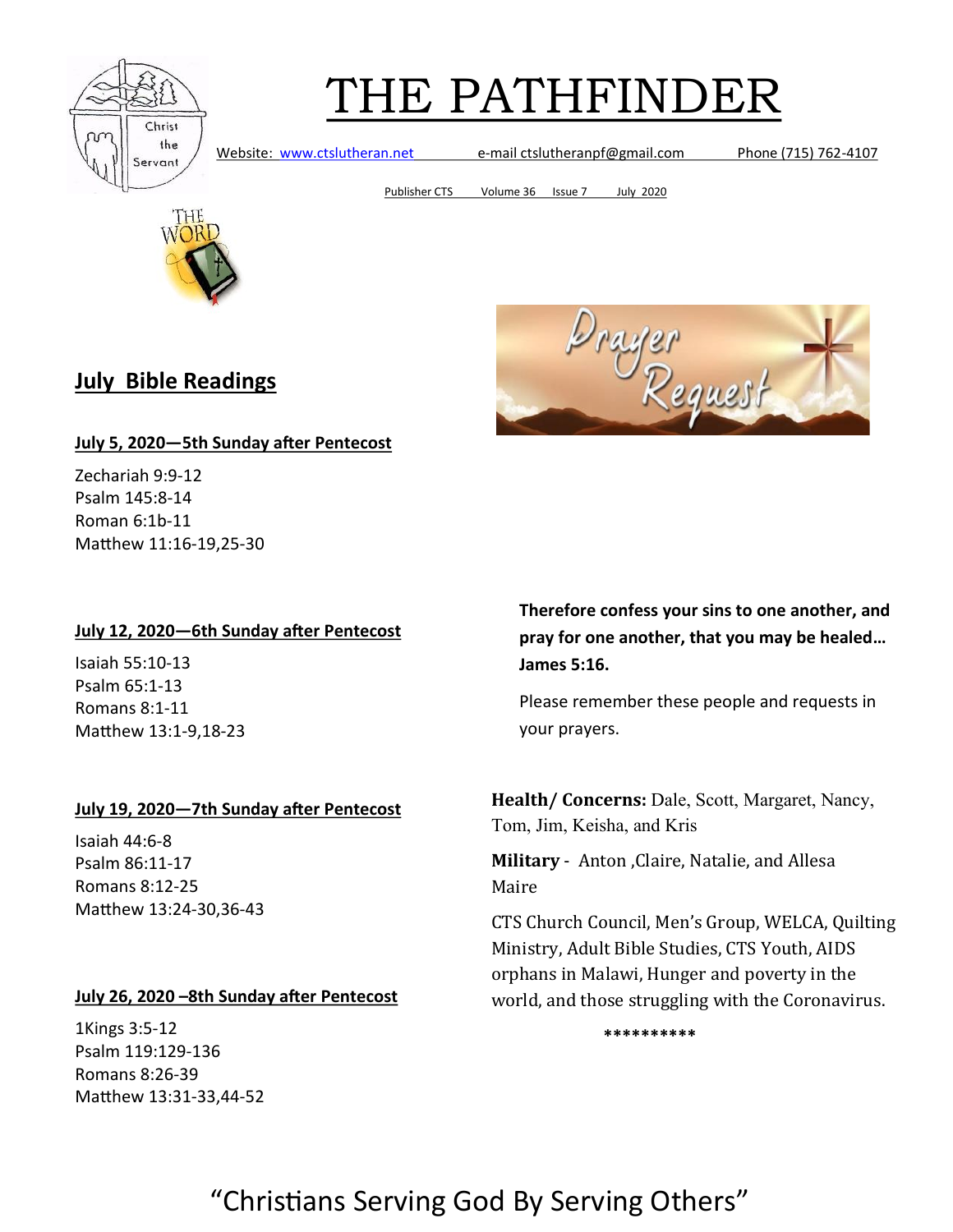

Website: [www.ctslutheran.net](http://www.ctslutheran.net/) e-mail ctslutheranpf@gmail.com Phone (715) 762-4107

Publisher CTS Volume 36 Issue 7 July 2020



July  $5<sup>th</sup>$  will be our first worship back together in our sanctuary.



Farmer's Market is held in the church parking lot on Wednesday from 2:00 pm—5:15 pm. The doors to the church will be kept locked to the public.

Men's group is back to meeting on Thursday evenings from 5:00-6:00 p.m. All men are welcome to join. You can call Mike Roberts or Terry Tarras for more information.

Bible study will continue in July but go back to Sunday mornings after worship. Since there is no organized coffee hour, we can start shortly after worship ends. We will continue with the DVD series from Tim Wengert. It is a wonderful study of the tenants of our faith as Lutherans.

Since we will not be singing hymns for awhile during worship, if you know of someone that would do special music for us, please have them call Pastor Gwen. Music is such a wonderful part of our worship experience, it is good to have some music at each service.



If you have not already filled out your volunteer schedules, please do so no later than July 10th. They can be emailed to Lori Becker or dropped of at the Church offices. You will find the form attached to this email.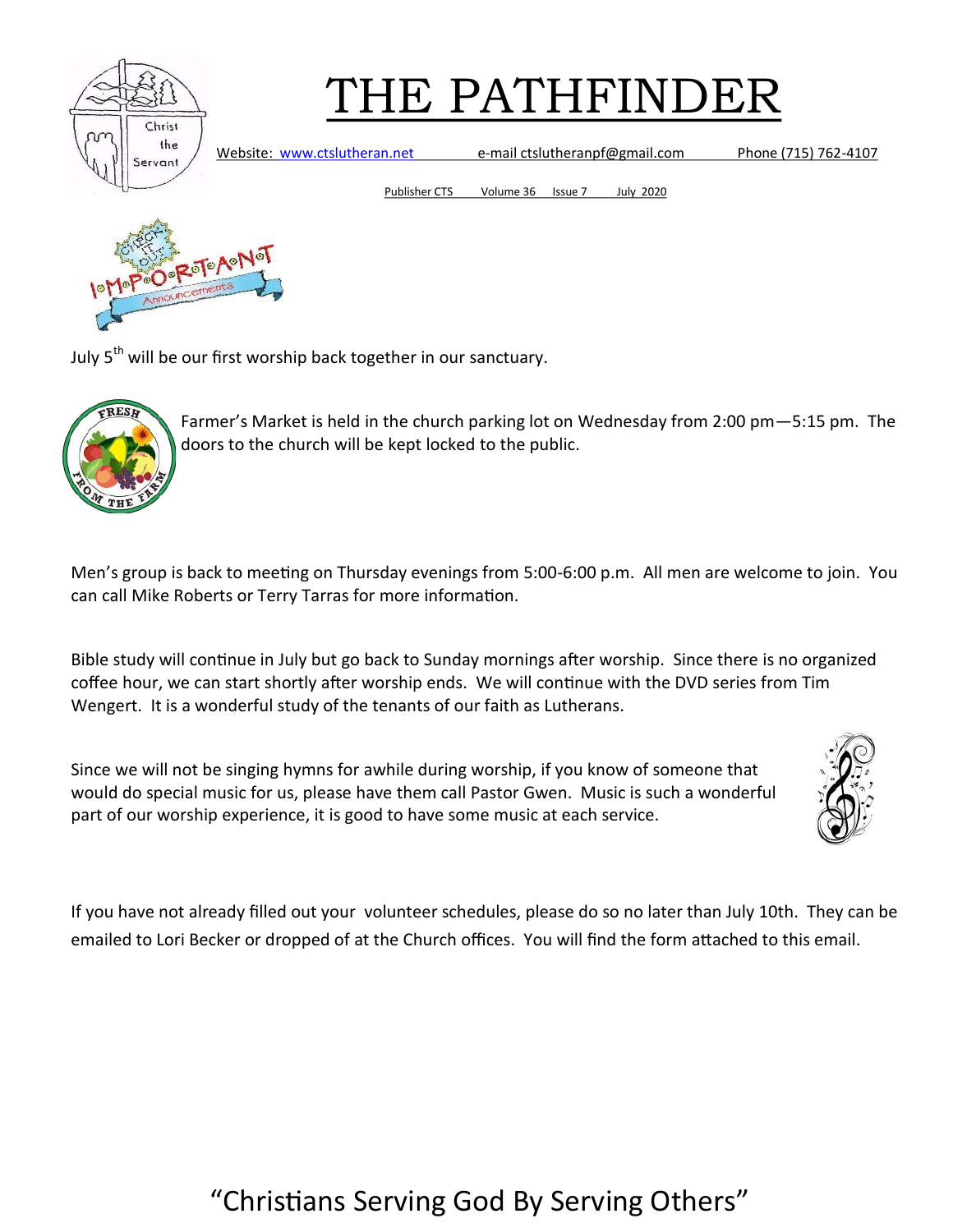